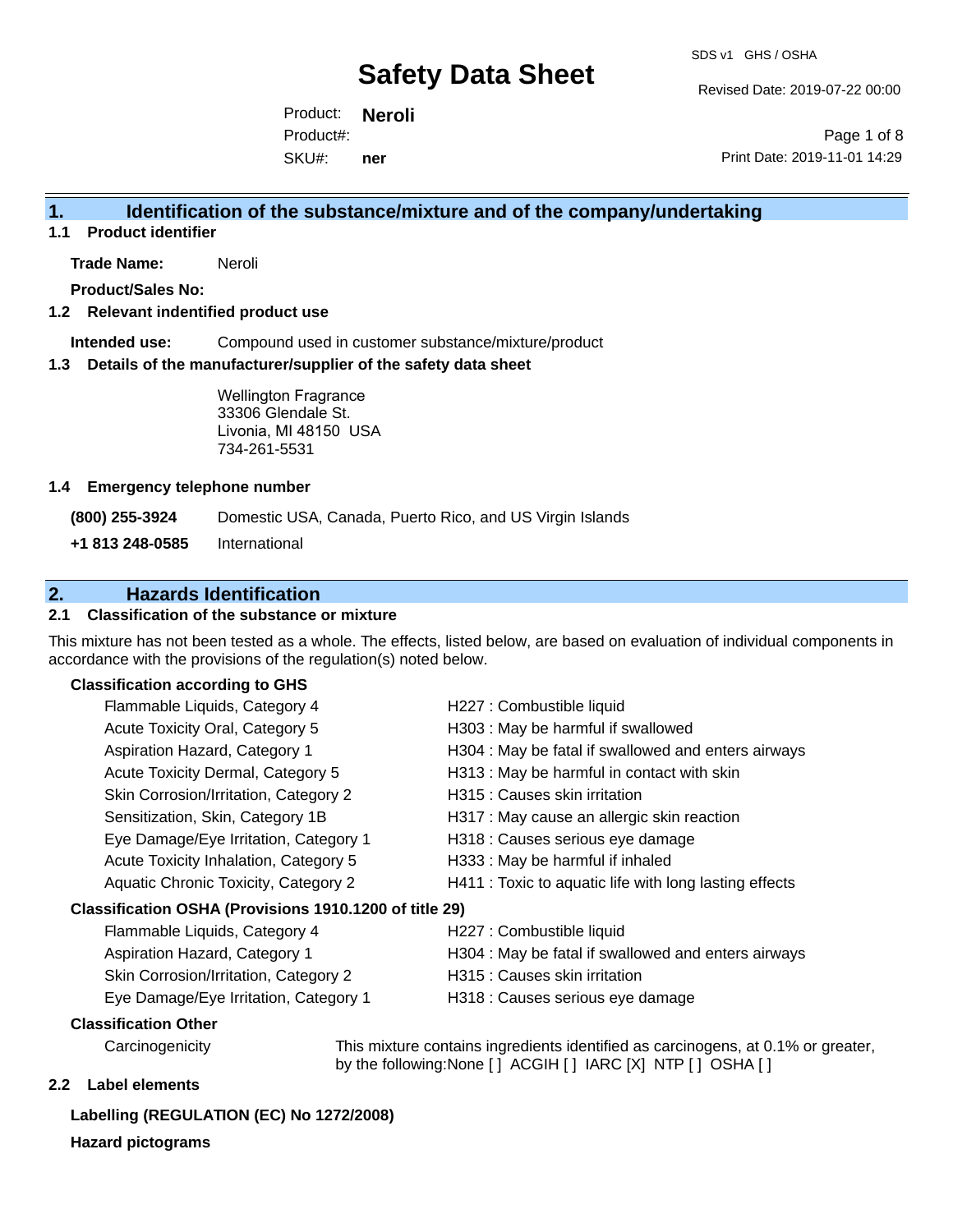SDS v1 GHS / OSHA

Revised Date: 2019-07-22 00:00

Print Date: 2019-11-01 14:29

Page 2 of 8

Product: **Neroli** SKU#: Product#: **ner**

**Signal Word: Danger**





**Hazard statments** H227 Combustible liquid H303 May be harmful if swallowed H304 May be fatal if swallowed and enters airways H313 May be harmful in contact with skin H315 Causes skin irritation H317 May cause an allergic skin reaction H318 Causes serious eye damage H333 May be harmful if inhaled H411 Toxic to aquatic life with long lasting effects

### **Precautionary Statements**

#### **Prevention:**

| P <sub>2</sub> 35 | Keep cool                                                             |
|-------------------|-----------------------------------------------------------------------|
| P <sub>264</sub>  | Wash hands thoroughly after handling                                  |
| P272              | Contaminated work clothing should not be allowed out of the workplace |
| P273              | Avoid release to the environment                                      |
|                   |                                                                       |

#### **Response:**

| $P301 + P310 + P331$ | IF SWALLOWED: Immediately call a POISON CENTER or doctor/physician Do NOT<br>induce vomiting                                          |
|----------------------|---------------------------------------------------------------------------------------------------------------------------------------|
| $P302 + P352$        | IF ON SKIN: Wash with soap and water                                                                                                  |
| $P304 + P312$        | IF INHALED: Call a POISON CENTER or doctor/physician if you feel unwell                                                               |
| $P305 + P351 + P338$ | IF IN EYES: Rinse cautiously with water for several minutes Remove contact lenses if<br>present and easy to do. continue rinsing      |
| P310                 | Immediately call a POISON CENTER or doctor/physician                                                                                  |
| P312                 | Call a POISON CENTER or doctor/physician if you feel unwell                                                                           |
| $P333 + P313$        | If skin irritation or a rash occurs: Get medical advice/attention                                                                     |
| P362                 | Take off contaminated clothing and wash before reuse                                                                                  |
| P363                 | Wash contaminated clothing before reuse                                                                                               |
| P370 + P378          | In case of fire: Use Carbon dioxide (CO2), Dry chemical, or Foam for extinction. Do not use<br>a direct water jet on burning material |
| P391                 | <b>Collect Spillage</b>                                                                                                               |
|                      |                                                                                                                                       |

## **2.3 Other Hazards**

#### **no data available**

# **3. Composition/Information on Ingredients**

# **3.1 Mixtures**

This product is a complex mixture of ingredients, which contains among others the following substance(s), presenting a health or environmental hazard within the meaning of the UN Globally Harmonized System of Classification and Labeling of Chemicals (GHS):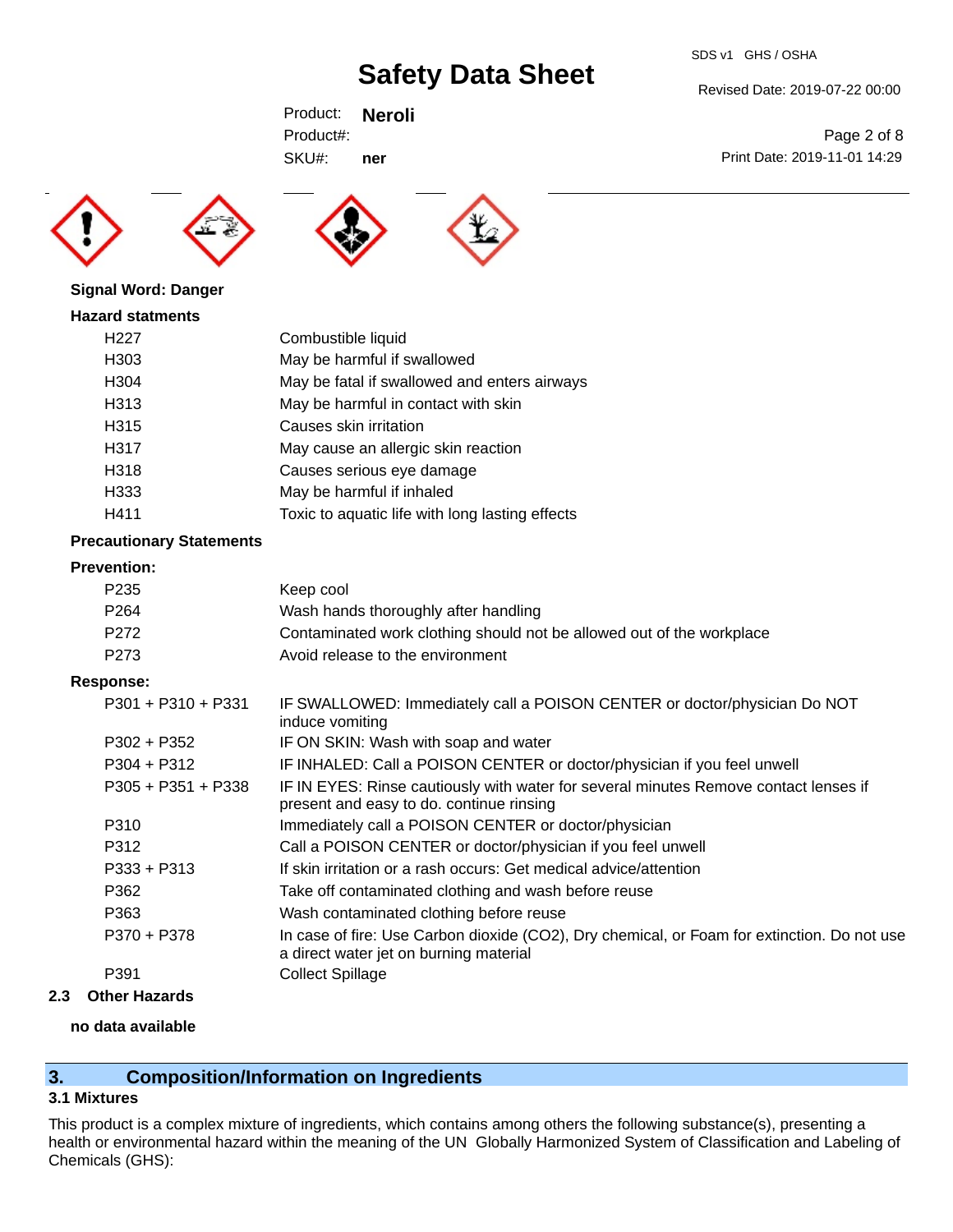SDS v1 GHS / OSHA

Revised Date: 2019-07-22 00:00

Product: **Neroli** SKU#: Product#: **ner**

Page 3 of 8 Print Date: 2019-11-01 14:29

| CAS#<br>Ingredient                                       | EC#                                                  | Conc.<br>Range | <b>GHS Classification</b>                                             |
|----------------------------------------------------------|------------------------------------------------------|----------------|-----------------------------------------------------------------------|
| 78-70-6                                                  | 201-134-4                                            | 10 - 20 %      | H227; H303; H315; H317; H319; H402                                    |
| Linalool                                                 |                                                      |                |                                                                       |
| 5989-27-5                                                | 227-813-5                                            | $10 - 20%$     | H226; H304; H315; H317; H400; H410                                    |
| Limonene                                                 |                                                      |                |                                                                       |
| <b>60-12-8</b> 200-456-2                                 |                                                      | 10 - 20 %      | H302; H313; H316; H319                                                |
| phenethyl alcohol                                        |                                                      |                |                                                                       |
| 115-95-7                                                 | 204-116-4                                            | $10 - 20%$     | H227; H315; H317; H320; H402                                          |
| <b>Linalyl Acetate</b>                                   |                                                      |                |                                                                       |
| 140-11-4                                                 | 205-399-7                                            | $5 - 10%$      | H303; H401; H412                                                      |
| Benzyl acetate                                           |                                                      |                |                                                                       |
| 98-55-5                                                  | 202-680-6                                            | $5 - 10%$      | H227; H303; H315; H319; H401                                          |
| <b>Terpineol</b>                                         |                                                      |                |                                                                       |
| 106-24-1                                                 | 203-377-1                                            | $2 - 5%$       | H303; H315; H317; H318; H402                                          |
| Geraniol                                                 |                                                      |                |                                                                       |
| 134-20-3                                                 | 205-132-4                                            | $2 - 5%$       | H303; H316; H319; H402                                                |
| Methyl anthranilate                                      |                                                      |                |                                                                       |
| 127-91-3                                                 | 204-872-5                                            | $2 - 5%$       | H226; H304; H315; H317; H400; H410                                    |
| <b>ß-Pinene</b>                                          |                                                      |                |                                                                       |
| 105-87-3                                                 | 203-341-5                                            | $2 - 5%$       | H315; H317; H401; H412                                                |
| Geranyl Acetate                                          |                                                      |                |                                                                       |
| <b>100-51-6</b> 202-859-9                                |                                                      | $2 - 5%$       | H302; H313; H319                                                      |
| <b>Benzyl Alcohol</b>                                    |                                                      |                |                                                                       |
| 8007-35-0                                                | 232-357-5                                            | $2 - 5%$       | H316; H401; H411                                                      |
| Terpineol acetate                                        |                                                      |                |                                                                       |
| $93 - 04 - 9$                                            | 202-213-6                                            | $2 - 5%$       | H401                                                                  |
|                                                          |                                                      |                | 2-Methoxynaphthalene (beta-Naphthyl methyl ether, Nerolin, Yara Yara) |
| 89-43-0                                                  | 201-908-1                                            | $2 - 5%$       | H316                                                                  |
|                                                          | Hydroxycitronellal-methyl anthranilate (Schiff base) |                |                                                                       |
| 106-25-2                                                 | 203-378-7                                            | $2 - 5%$       | H303; H315; H317; H319; H401                                          |
| Nerol                                                    |                                                      |                |                                                                       |
| 141-12-8                                                 | 205-459-2                                            | $1 - 2%$       | H315; H317; H401                                                      |
| Neryl acetate                                            |                                                      |                |                                                                       |
| $93 - 18 - 5$                                            | 202-226-7                                            | $1 - 2%$       | H303; H315; H401; H411                                                |
|                                                          | beta-Naphthyl ethyl ether (Nerolin Bromelia)         |                |                                                                       |
| 107-75-5                                                 | 203-518-7                                            | $1 - 2%$       | H317; H319; H402                                                      |
| Hydroxycitronellal                                       |                                                      |                |                                                                       |
| 5392-40-5                                                | 226-394-6                                            | $0.1 - 1.0 %$  | H313; H315; H317; H319; H401                                          |
| Citral                                                   |                                                      |                |                                                                       |
| See Section 16 for full text of GHS classification codes |                                                      |                |                                                                       |

See Section 16 for full text of GHS classification codes which where not shown in section 2 Total Hydrocarbon Content  $(\% w/w) = 17.66$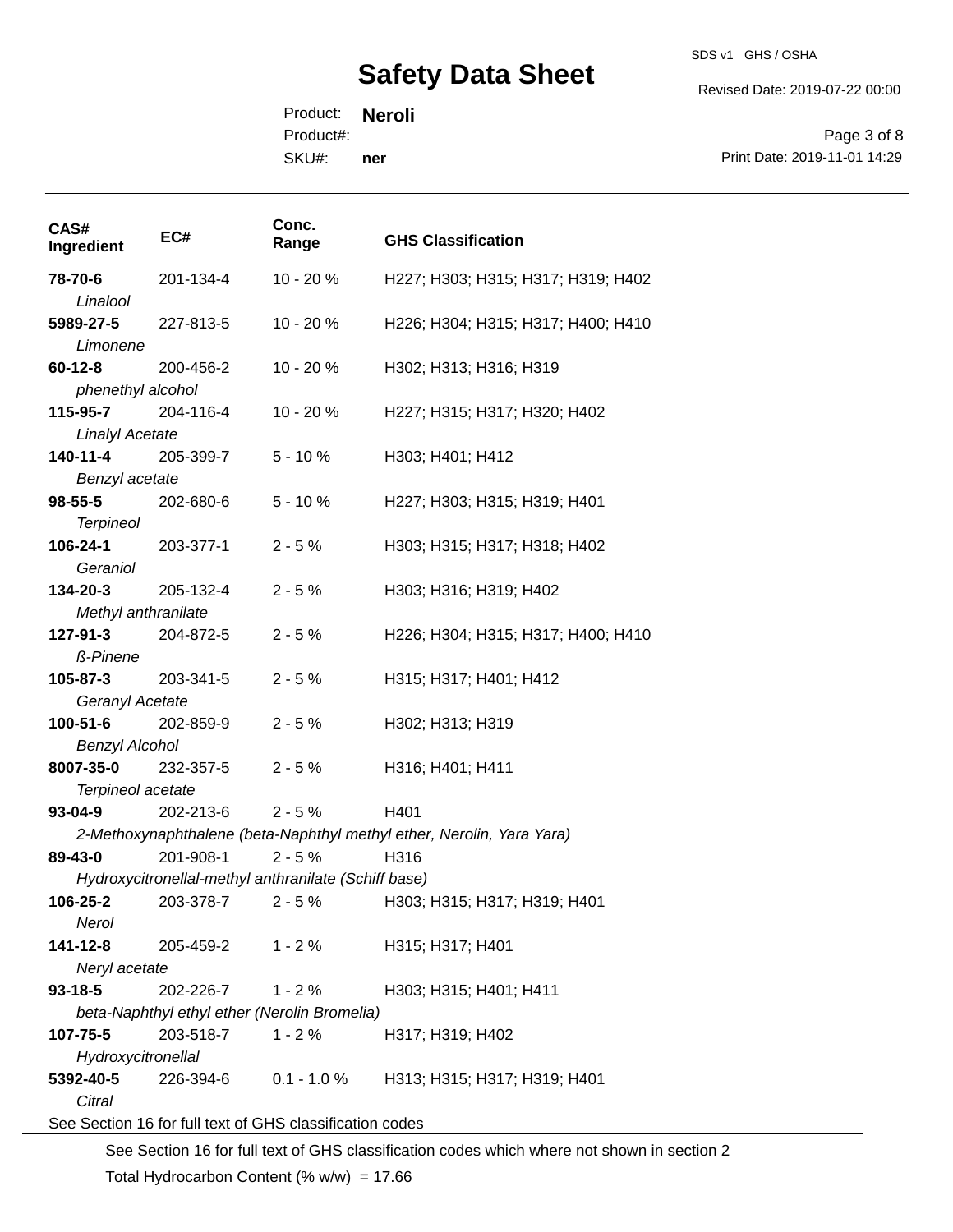Revised Date: 2019-07-22 00:00

Product: **Neroli** Product#:

SKU#: **ner**

Page 4 of 8 Print Date: 2019-11-01 14:29

| $\overline{4}$ .<br><b>First Aid Measures</b>                   |                                                                                                               |  |  |  |
|-----------------------------------------------------------------|---------------------------------------------------------------------------------------------------------------|--|--|--|
| <b>Description of first aid measures</b><br>4.1                 |                                                                                                               |  |  |  |
| Inhalation:                                                     | Remove from exposure site to fresh air and keep at rest.<br>Obtain medical advice.                            |  |  |  |
| <b>Eye Exposure:</b>                                            | Flush immediately with water for at least 15 minutes.<br>Contact physician if symptoms persist.               |  |  |  |
| <b>Skin Exposure:</b>                                           | Remove contaminated clothes. Wash thoroughly with water (and soap).<br>Contact physician if symptoms persist. |  |  |  |
| Ingestion:                                                      | Rinse mouth with water and obtain medical advice.                                                             |  |  |  |
| 4.2 Most important symptoms and effects, both acute and delayed |                                                                                                               |  |  |  |
| <b>Symptoms:</b>                                                | no data available                                                                                             |  |  |  |
| Risks:                                                          | Refer to Section 2.2 "Hazard Statements"                                                                      |  |  |  |
| 4.3                                                             | Indication of any immediate medical attention and special treatment needed                                    |  |  |  |
| Treatment:<br>Refer to Section 2.2 "Response"                   |                                                                                                               |  |  |  |
|                                                                 |                                                                                                               |  |  |  |
| 5.<br><b>Fire-Fighting measures</b>                             |                                                                                                               |  |  |  |
| <b>Extinguishing media</b><br>5.1                               |                                                                                                               |  |  |  |
| Suitable:                                                       | Carbon dioxide (CO2), Dry chemical, Foam                                                                      |  |  |  |
| Unsuitable                                                      | Do not use a direct water jet on burning material                                                             |  |  |  |
| 5.2 Special hazards arising from the substance or mixture       |                                                                                                               |  |  |  |
| <b>During fire fighting:</b><br>5.3 Advice for firefighters     | Water may be ineffective                                                                                      |  |  |  |
| <b>Further information:</b>                                     | Standard procedure for chemical fires                                                                         |  |  |  |

#### **6. Accidental Release Measures**

#### **6.1 Personal precautions, protective equipment and emergency procedures**

Avoid inhalation and contact with skin and eyes. A self-contained breathing apparatus is recommended in case of a major spill.

#### **6.2 Environmental precautions**

Keep away from drains, soil, and surface and groundwater.

#### **6.3 Methods and materials for containment and cleaning up**

Clean up spillage promptly. Remove ignition sources. Provide adequate ventilation. Avoid excessive inhalation of vapors. Gross spillages should be contained by use of sand or inert powder and disposed of according to the local regulations.

#### **6.4 Reference to other sections**

Not Applicable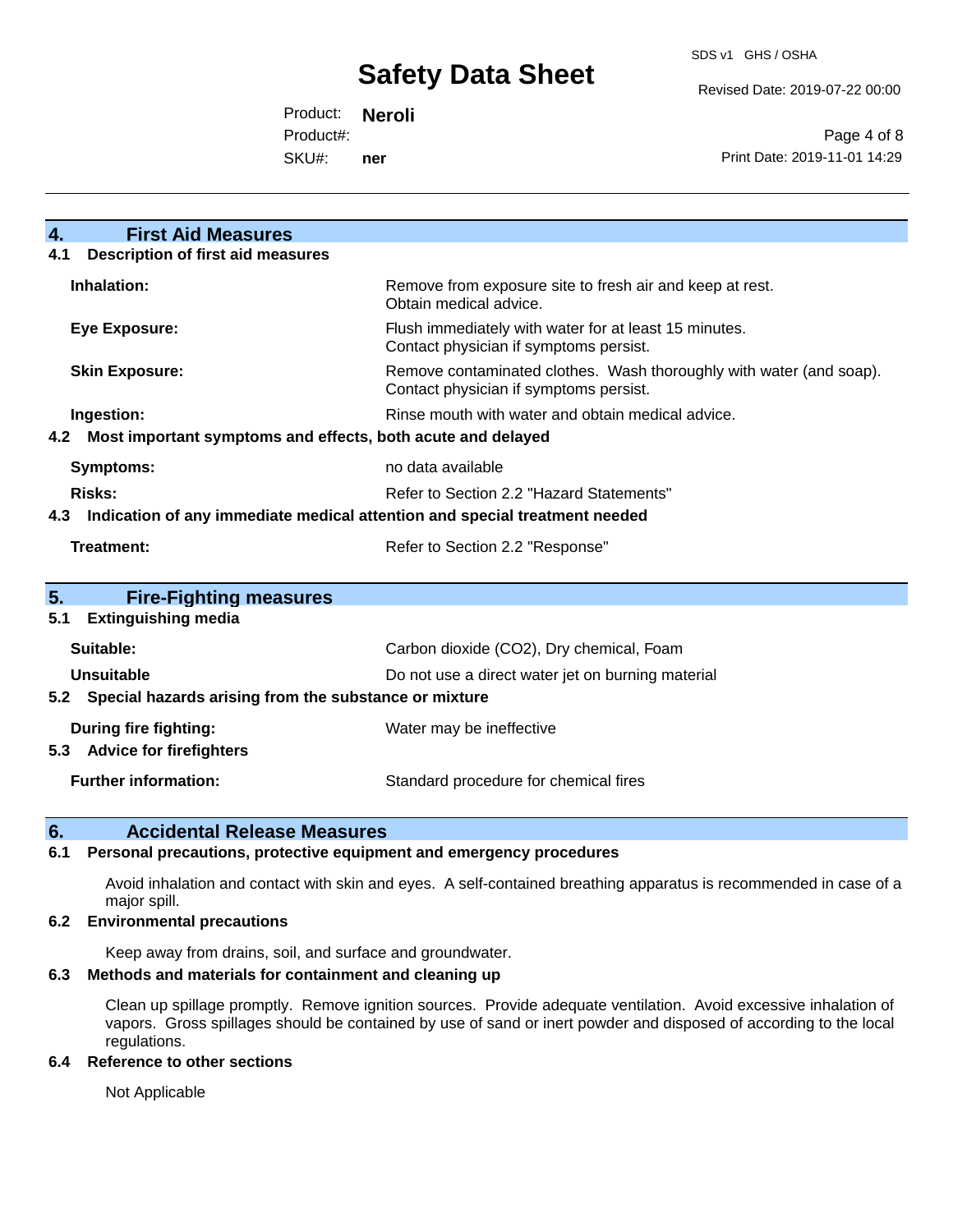Revised Date: 2019-07-22 00:00

Product: **Neroli** SKU#: Product#: **ner**

Page 5 of 8 Print Date: 2019-11-01 14:29

# **7. Handling and Storage**

#### **7.1 Precautions for safe handling**

Apply according to good manufacturing and industrial hygiene practices with proper ventilation. Do not drink, eat or smoke while handling. Respect good personal hygiene.

#### **7.2 Conditions for safe storage, including any incompatibilities**

Store in a cool, dry and ventilated area away from heat sources and protected from light in tightly closed original container. Avoid uncoated metal container. Keep air contact to a minimum.

#### **7.3 Specific end uses**

No information available

#### **8. Exposure Controls/Personal Protection**

**8.1 Control parameters**

| <b>Exposure Limits:</b> |                |              |       |      |                                                  |
|-------------------------|----------------|--------------|-------|------|--------------------------------------------------|
| <b>Component</b>        |                | <b>ACGIH</b> | ACGIH | OSHA | <b>OSHA</b><br>TWA ppm STEL ppm TWA ppm STEL ppm |
| 140-11-4                | Benzyl acetate | 10           |       |      |                                                  |
| $127 - 91 - 3$          | ß-Pinene       | 20           |       |      |                                                  |
|                         |                |              |       |      |                                                  |

**Engineering Controls:** Use local exhaust as needed.

#### **8.2 Exposure controls - Personal protective equipment**

| Eye protection:                | Tightly sealed goggles, face shield, or safety glasses with brow guards and side shields, etc.<br>as may be appropriate for the exposure |
|--------------------------------|------------------------------------------------------------------------------------------------------------------------------------------|
| <b>Respiratory protection:</b> | Avoid excessive inhalation of concentrated vapors. Apply local ventilation where appropriate.                                            |
| <b>Skin protection:</b>        | Avoid Skin contact. Use chemically resistant gloves as needed.                                                                           |

#### **9. Physical and Chemical Properties**

#### **9.1 Information on basic physical and chemical properties**

| Appearance:                  | Liquid               |
|------------------------------|----------------------|
| Odor:                        | Conforms to Standard |
| Color:                       | Yellow (G5-7)        |
| <b>Viscosity:</b>            | Liquid               |
| <b>Freezing Point:</b>       | Not determined       |
| <b>Boiling Point:</b>        | Not determined       |
| <b>Melting Point:</b>        | Not determined       |
| <b>Flashpoint (CCCFP):</b>   | 150 F (65.56 C)      |
| <b>Auto flammability:</b>    | Not determined       |
| <b>Explosive Properties:</b> | None Expected        |
| <b>Oxidizing properties:</b> | None Expected        |
| Vapor Pressure (mmHg@20 C):  | 0.2699               |
| %VOC:                        | 0.27                 |
| Specific Gravity @ 25 C:     | 0.9295               |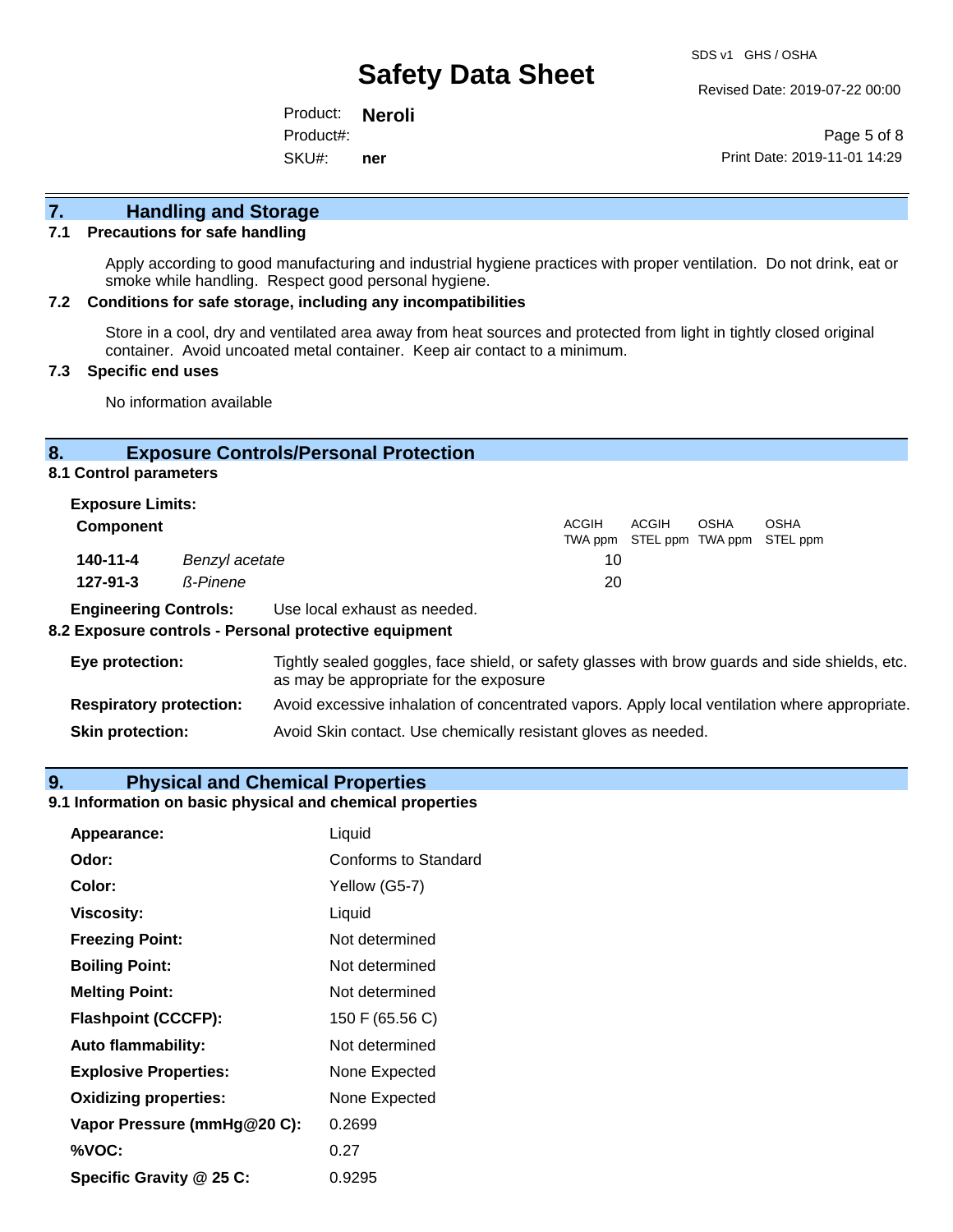Revised Date: 2019-07-22 00:00

Product: **Neroli** SKU#: Product#: **ner**

Page 6 of 8 Print Date: 2019-11-01 14:29

| Density $@25C$ :         | 0.9265 |  |
|--------------------------|--------|--|
| Refractive Index @ 20 C: | 1.4870 |  |
| Soluble in:              | Oil    |  |

# **10. Stability and Reactivity**

| 10.1 Reactivity                         | None                                               |
|-----------------------------------------|----------------------------------------------------|
| <b>10.2 Chemical stability</b>          | Stable                                             |
| 10.3 Possibility of hazardous reactions | None known                                         |
| <b>10.4 Conditions to avoid</b>         | None known                                         |
| 10.5 Incompatible materials             | Strong oxidizing agents, strong acids, and alkalis |
| 10.6 Hazardous decomposition products   | None known                                         |

### **11. Toxicological Information**

### **11.1 Toxicological Effects**

Acute Toxicity Estimates (ATEs) based on the individual Ingredient Toxicity Data utilizing the "Additivity Formula"

| Acute toxicity - Oral - (Rat) mg/kg                | (LD50: 3453.3822) May be harmful if swallowed            |
|----------------------------------------------------|----------------------------------------------------------|
| Acute toxicity - Dermal - (Rabbit) mg/kg           | (LD50: 2520.9226) May be harmful in contact with skin    |
| Acute toxicity - Inhalation - (Rat) mg/L/4hr       | (LD50: 27.7142) May be harmful if inhaled                |
| <b>Skin corrosion / irritation</b>                 | May be harmful if inhaled                                |
| Serious eye damage / irritation                    | Causes serious eye damage                                |
| <b>Respiratory sensitization</b>                   | Not classified - the classification criteria are not met |
| <b>Skin sensitization</b>                          | May cause an allergic skin reaction                      |
| <b>Germ cell mutagenicity</b>                      | Not classified - the classification criteria are not met |
| Carcinogenicity                                    | Not classified - the classification criteria are not met |
| <b>Reproductive toxicity</b>                       | Not classified - the classification criteria are not met |
| Specific target organ toxicity - single exposure   | Not classified - the classification criteria are not met |
| Specific target organ toxicity - repeated exposure | Not classified - the classification criteria are not met |
| <b>Aspiration hazard</b>                           | May be fatal if swallowed and enters airways             |

# **12. Ecological Information**

## **12.1 Toxicity**

| <b>Acute acquatic toxicity</b>     | Not classified - the classification criteria are not met |
|------------------------------------|----------------------------------------------------------|
| <b>Chronic acquatic toxicity</b>   | Toxic to aquatic life with long lasting effects          |
| <b>Toxicity Data on soil</b>       | no data available                                        |
| <b>Toxicity on other organisms</b> | no data available                                        |

**12.2 Persistence and degradability no data available**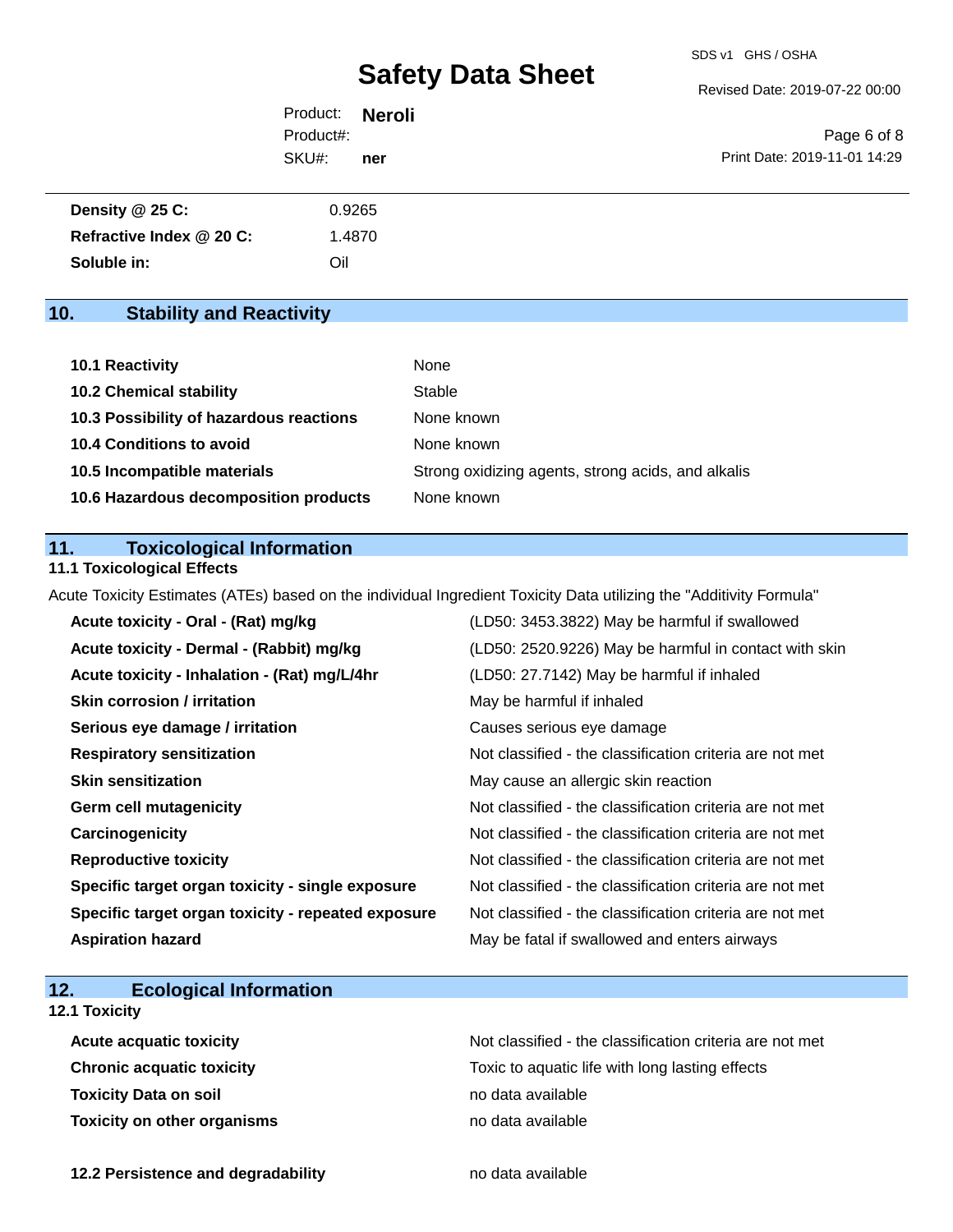SDS v1 GHS / OSHA

Revised Date: 2019-07-22 00:00

| Product: <b>Neroli</b> |     |                              |
|------------------------|-----|------------------------------|
| Product#:              |     | Page 7 of 8                  |
| SKU#:                  | ner | Print Date: 2019-11-01 14:29 |
|                        |     |                              |

| 12.3 Bioaccumulative potential | no data available |
|--------------------------------|-------------------|
| 12.4 Mobility in soil          | no data available |
| 12.5 Other adverse effects     | no data available |

# **13. Disposal Conditions**

#### **13.1 Waste treatment methods**

Do not allow product to reach sewage systems. Dispose of in accordance with all local and national regulations. Send to a licensed waste management company.The product should not be allowed to enter drains, water courses or the soil. Do not contaminate ponds, waterways or ditches with chemical or used container.

# **14. Transport Information**

| <b>Marine Pollutant</b>                                       | Yes. Ingredient of greatest environmental impact:<br>5989-27-5 : (10 - 20 %) : Limonene |              |                                     |                 |               |
|---------------------------------------------------------------|-----------------------------------------------------------------------------------------|--------------|-------------------------------------|-----------------|---------------|
| <b>Regulator</b>                                              |                                                                                         | <b>Class</b> | <b>Pack Group</b>                   | <b>Sub Risk</b> | UN-nr.        |
| U.S. DOT (Non-Bulk)                                           |                                                                                         |              | Not Regulated - Not Dangerous Goods |                 |               |
| <b>Chemicals NOI</b>                                          |                                                                                         |              |                                     |                 |               |
| <b>ADR/RID (International Road/Rail)</b>                      |                                                                                         |              |                                     |                 |               |
| <b>Environmentally Hazardous</b><br>Substance, Liquid, n.o.s. |                                                                                         | 9            | Ш                                   |                 | <b>UN3082</b> |
| <b>IATA (Air Cargo)</b>                                       |                                                                                         |              |                                     |                 |               |
| <b>Environmentally Hazardous</b><br>Substance, Liquid, n.o.s. |                                                                                         | 9            | Ш                                   |                 | UN3082        |
| IMDG (Sea)                                                    |                                                                                         |              |                                     |                 |               |
| <b>Environmentally Hazardous</b><br>Substance, Liquid, n.o.s. |                                                                                         | 9            | Ш                                   |                 | <b>UN3082</b> |

| 15.<br><b>Regulatory Information</b>      |                                                              |
|-------------------------------------------|--------------------------------------------------------------|
| <b>U.S. Federal Regulations</b>           |                                                              |
| <b>TSCA (Toxic Substance Control Act)</b> | All components of the substance/mixture are listed or exempt |
| 40 CFR(EPCRA, SARA, CERCLA and CAA)       | This product contains NO components of concern.              |
| <b>U.S. State Regulations</b>             |                                                              |
| <b>California Proposition 65 Warning</b>  | This product contains the following components:              |
| 123-35-3(NF 204-622-5 0.1 - 1.0 %         | beta-Myrcene (Natural Source)                                |
| <b>Canadian Regulations</b>               |                                                              |
| <b>DSL</b>                                | 100.00% of the components are listed or exempt.              |

## **16. Other Information**

## **GHS H-Statements referred to under section 3 and not listed in section 2**